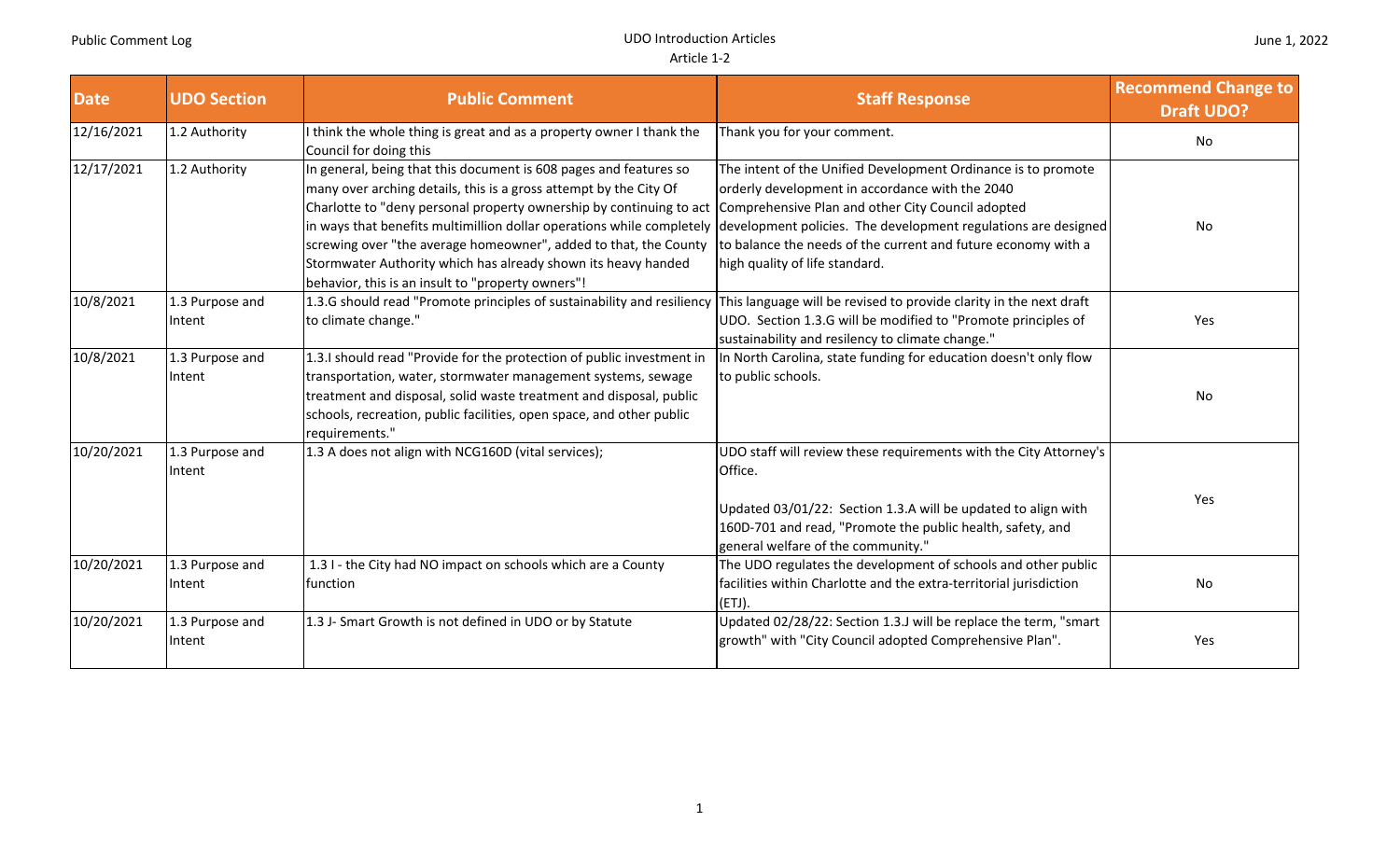**UDO Introduction Articles** 

| <b>Date</b> | <b>UDO Section</b>        | <b>Public Comment</b>                                                                                                                                                                                                                                                                                                                                                                                                                                                                                                                                                                                                                                                                                                                                                                                                                                                                                                         | <b>Staff Response</b>                                                                                                                                                                                                                                                                                              | <b>Recommend Change to</b><br><b>Draft UDO?</b> |
|-------------|---------------------------|-------------------------------------------------------------------------------------------------------------------------------------------------------------------------------------------------------------------------------------------------------------------------------------------------------------------------------------------------------------------------------------------------------------------------------------------------------------------------------------------------------------------------------------------------------------------------------------------------------------------------------------------------------------------------------------------------------------------------------------------------------------------------------------------------------------------------------------------------------------------------------------------------------------------------------|--------------------------------------------------------------------------------------------------------------------------------------------------------------------------------------------------------------------------------------------------------------------------------------------------------------------|-------------------------------------------------|
| 10/20/2021  | 1.3 Purpose and<br>Intent | 1.3 L- What does the sentence mean. needs better clarity;                                                                                                                                                                                                                                                                                                                                                                                                                                                                                                                                                                                                                                                                                                                                                                                                                                                                     | The language will be revised to provide clarity in the next draft<br>UDO.<br>Updated 03/01/22: Staff doesn't recommend a change.<br>Updated 04/11/2022: To clarify the previous update - In<br>rereviewing the comment and draft language staff doesn't<br>recommend a change due to the UDO goal of making a more | No                                              |
| 11/9/2021   | 1.3 Purpose and<br>Intent | As a member of the community, I want to express support for CBAs.<br>It is vital to the character of a community that its residents feel                                                                                                                                                                                                                                                                                                                                                                                                                                                                                                                                                                                                                                                                                                                                                                                      | navigable and efficient development process.<br>CBA's are currently under consideration through a separate<br>process which will determine whether changes to the draft UDO                                                                                                                                        | Yes                                             |
|             |                           | informed and empowered as it develops.                                                                                                                                                                                                                                                                                                                                                                                                                                                                                                                                                                                                                                                                                                                                                                                                                                                                                        | are recommended.                                                                                                                                                                                                                                                                                                   | Updated 04/12/2022: TBD                         |
| 12/17/2021  | 1.3 Purpose and<br>Intent | do not support duplex or other multi-family housing development<br>to be intermixed with single family housing developments.                                                                                                                                                                                                                                                                                                                                                                                                                                                                                                                                                                                                                                                                                                                                                                                                  | The allowance for duplexes and triplexes is based on the policies<br>of the City Council adopted Comprehensive Plan.                                                                                                                                                                                               | No                                              |
| 12/17/2021  | 1.3 Purpose and<br>Intent | disagree with the with the premise and purpose of this document.<br>Neither the city, the county, nor the state own my property. As the<br>property owner, my rights to do what I wish with my property is my<br>primary concern. This purpose of this ordinance should not be to<br>limit what I can do with my property; rather, its entire scope should<br>be to limit what the city can force me to do or not do with my<br>property. This ordinance, combined with the many that have come<br>before it, make me less an property owner and more of a lessee<br>whose lease/land may be forfeited at any moment for<br>nonconformity to the whim of the council. is my decision to build or<br>not build, to cut down a tree (regardless of its circumference) or<br>plant one, or to rent my property for an hour, a day, a week, or a<br>year. Do as you like with your property and I will do as I like with<br>mine. | The North Carolina General Assembly has enacted statutes that<br>give cities the authority to regulate development. The UDO<br>consolidates and updates current development regulations.                                                                                                                           | No                                              |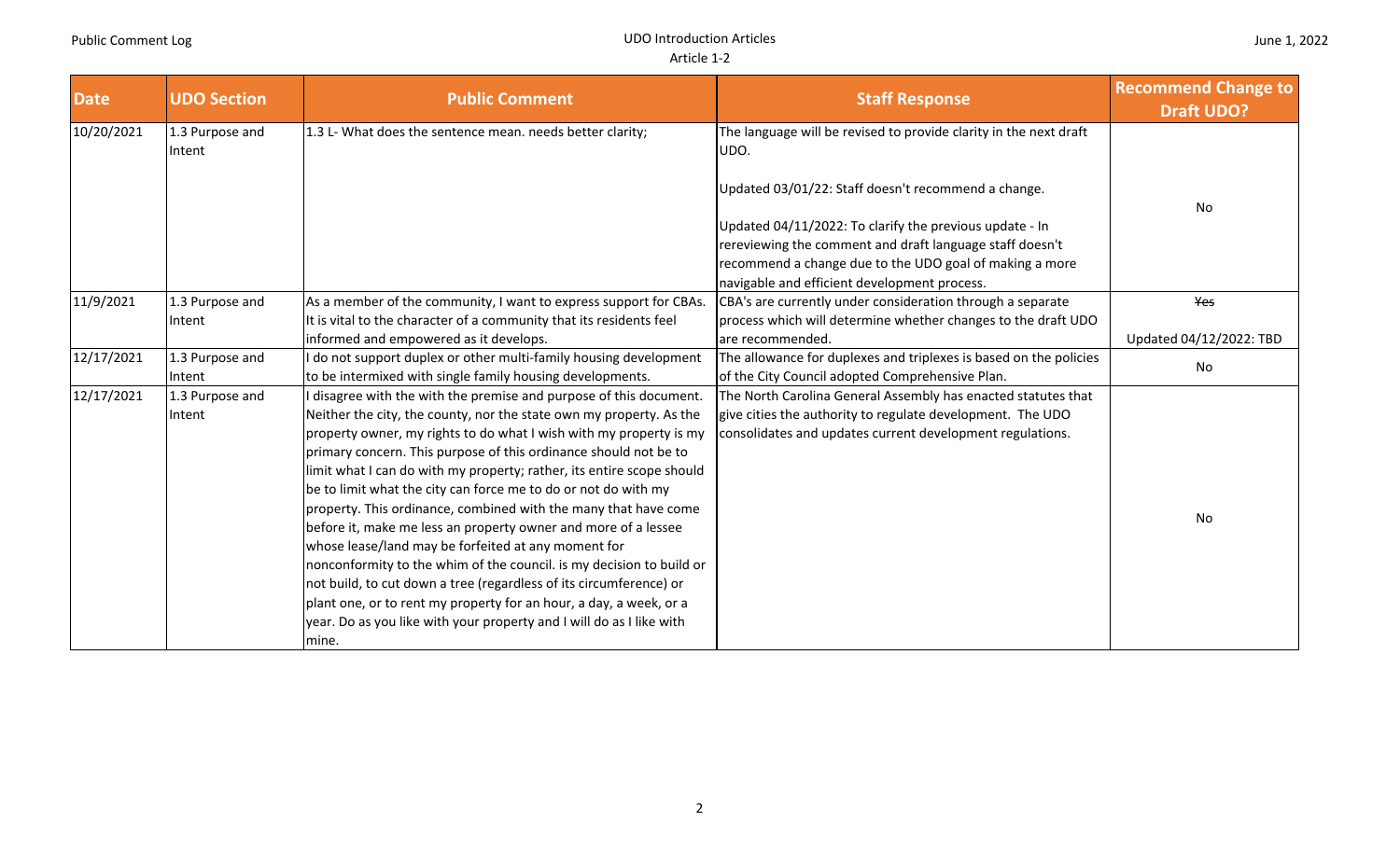| <b>Date</b> | <b>UDO Section</b>                                                                                                                                                                                                                         | <b>Public Comment</b>                                                                                                                                                                                                                                                                                                                                                                                                                                                                                                                                                                                                                                                                                | <b>Staff Response</b>                                                                                                                                                                                                                                                                                                                                                                                                                                                                                                                                                                                  | <b>Recommend Change to</b><br><b>Draft UDO?</b> |
|-------------|--------------------------------------------------------------------------------------------------------------------------------------------------------------------------------------------------------------------------------------------|------------------------------------------------------------------------------------------------------------------------------------------------------------------------------------------------------------------------------------------------------------------------------------------------------------------------------------------------------------------------------------------------------------------------------------------------------------------------------------------------------------------------------------------------------------------------------------------------------------------------------------------------------------------------------------------------------|--------------------------------------------------------------------------------------------------------------------------------------------------------------------------------------------------------------------------------------------------------------------------------------------------------------------------------------------------------------------------------------------------------------------------------------------------------------------------------------------------------------------------------------------------------------------------------------------------------|-------------------------------------------------|
| 12/16/2021  | 1.3 Purpose and<br>and Applicability; 1.5<br>Transition Rules; 1.6<br>Relationship to Other<br>Regulations; 1.7<br><b>Current Versions and</b><br>Citations; 1.8 State of<br>Emergency; 1.9<br>Severability; 1.10<br><b>Effective Date</b> | As a charlotte home owner. I do not agree with the propasal to<br>Intent; 1.4 Jurisdiction require a permit for tree removal, renovation projects on my<br>property including building decks or pools, or permits for using my<br>residence as a short term rental or airbnb. As a homeowner and tax<br>payer I do not beleave the city should infringe on my rights as a<br>homeowner. The city already receives revenue from the collection of<br>taxes and additional fees would create more burden on home<br>owners. Will there be vote on these changes? And if so when will it<br>be held? The council should allow homeowners an opportunity to<br>vote in regards to such sweeping changes. | The UDO is tentatively scheduled to have a public hearing in June<br>2022, with a Planning Commission recommendation in June, and<br>adoption as early as July 2022. The public is invited to speak at<br>the public hearing. You may sign up to speak with the City Clerk.                                                                                                                                                                                                                                                                                                                            | No                                              |
| 11/27/2021  | 1.3 Purpose and<br>Intent; 1.5 Transition<br>Rules                                                                                                                                                                                         | Building Height definition incorrectly measures height in the middle<br>of the structure (highest point). Height is measured at the setback<br>since that is where you have the concerns of overpowering an<br>adjacent use (presumed reason that staff made up the math)                                                                                                                                                                                                                                                                                                                                                                                                                            | The definition is located in Section 2.3, not 1.3 or 1.5.<br>Updated 02/23/22: UDO staff and consultants are reexamining<br>this language for potential modification in the next draft UDO.<br>Updated 03/28/2022: UDO staff and consultants examined the<br>proposed approach for measuring building height and believe it is<br>an adequate approach.                                                                                                                                                                                                                                                | No                                              |
| 10/20/2021  | 1.5 Transition Rules                                                                                                                                                                                                                       | 1.5 intro sentence incorrectly includes "Pending' - thus indicating<br>that all submissions, not approved, as Subject to the new rules. this<br>violates 160D-108 and conflicts with the correct Applicability<br>sentence on page 38-19 (section 38.7)                                                                                                                                                                                                                                                                                                                                                                                                                                              | UDO staff will review these provisions with the City Attorney's<br>Office.<br>Updated 03/01/22: Section 1.5 addresses transition rules, not<br>vested rights and permit choice found in 160D-108, and Section<br>38.7.A of the UDO. The use of the word, "pending" in Section 1.5<br>clarifies that 1) any violation of any development ordinances<br>incorporated into the UDO will continue when the UDO is<br>adopted, and b) any projects for which a permit was issued or<br>development approval was granted, may be completed in<br>conformance with the issued permit or development approval. | No                                              |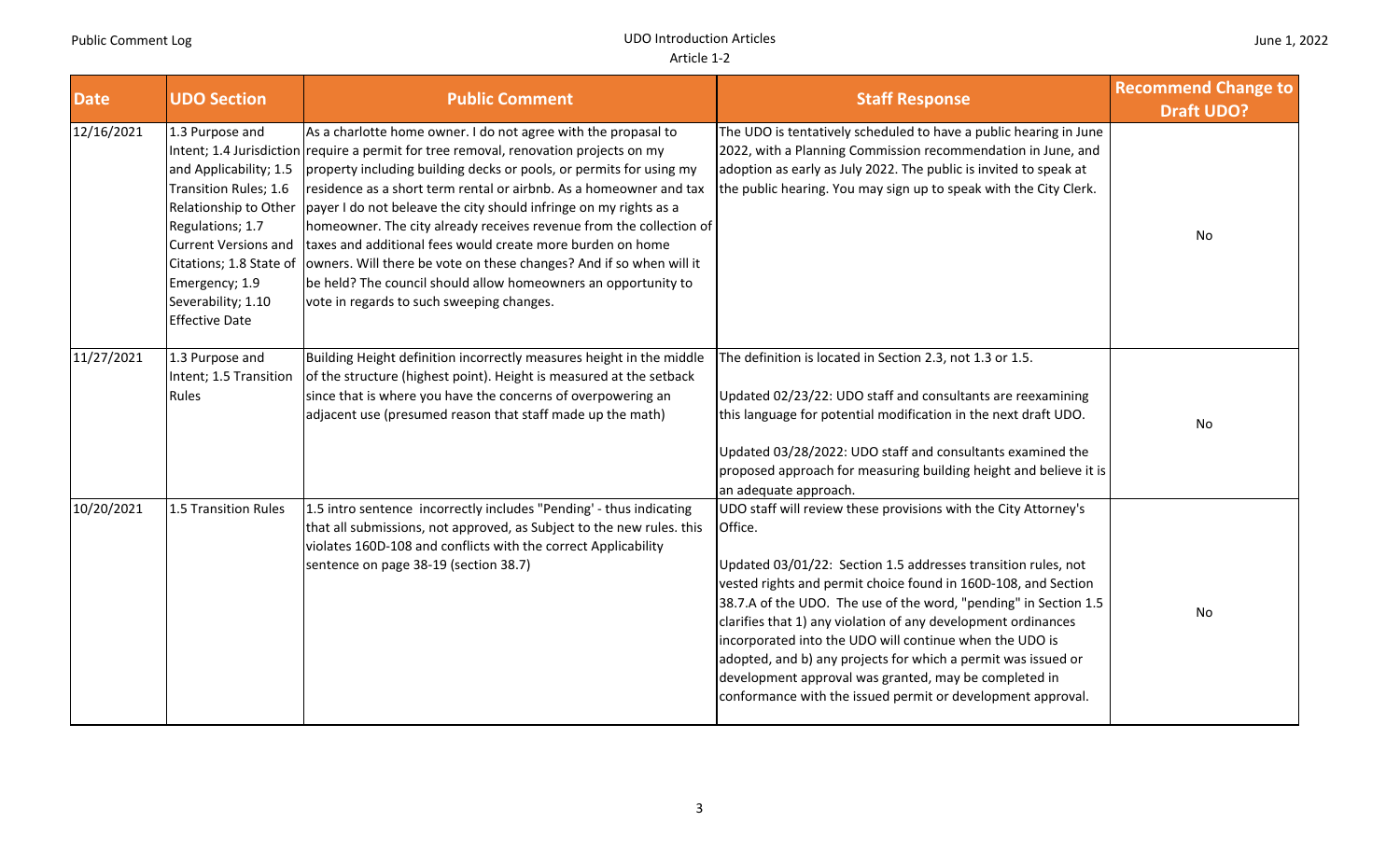| <b>Date</b>             | <b>UDO Section</b>                         | <b>Public Comment</b>                                                                                                                                                                                                                                                                                                                                                                                                                                                                                                                                                                                                                                                                                                  | <b>Staff Response</b>                                                                                                                                                                                         | <b>Recommend Change to</b><br><b>Draft UDO?</b> |
|-------------------------|--------------------------------------------|------------------------------------------------------------------------------------------------------------------------------------------------------------------------------------------------------------------------------------------------------------------------------------------------------------------------------------------------------------------------------------------------------------------------------------------------------------------------------------------------------------------------------------------------------------------------------------------------------------------------------------------------------------------------------------------------------------------------|---------------------------------------------------------------------------------------------------------------------------------------------------------------------------------------------------------------|-------------------------------------------------|
| 12/13/2021              | 1.6 Relationship to<br>Other Regulations   | What do you think about this verbiage for 1.6 C?<br>This Ordinance does not nullify any private easements, restrictions,<br>covenants, or other agreements between parties. However, where<br>this Ordinance is more restrictive than such private easements,<br>restrictions, covenants, or other agreements, this Ordinance<br>controls. In the event that recorded restrictions or covenants are<br>more restrictive than matters contained in this Ordinance, the<br>restrictions or covenants shall control. The City will not enforce any<br>private agreement or covenant,<br>Restrictions and Covenants are pretty much the same thing, but I<br>think both terms should be mentioned as that are both used in | UDO staff will review these provisions with the City Attorney's<br>Office.<br>Updated 03/07/22: Restrictions are already covered in "or other<br>agreements".                                                 | No                                              |
| 11/6/2021               | 2.1 Rules of<br>Construction               | deeds.<br>In 2.1D Please allow the fractional requirements to provide for an<br>extra unit if the fraction is .5 or higher instead of going down to the<br>next lower number. Minor increase in density.                                                                                                                                                                                                                                                                                                                                                                                                                                                                                                               | UDO staff and consultants are reexamining this language for<br>potential modification in the next draft UDO.<br>Updated 2.11.2022: This language will be revised to provide<br>clarity in the next draft UDO. | Yes                                             |
| $\overline{12}/16/2021$ | 2.1 Rules of<br>Construction               | am concerned that construction permits would put an undue<br>burden and additional costs on homeowners and slow down<br>projects.                                                                                                                                                                                                                                                                                                                                                                                                                                                                                                                                                                                      | Nothing in the proposed UDO changes the requirements for<br>construction permits.                                                                                                                             | No                                              |
| 10/8/2021               | 2.3 Definitions of<br><b>General Terms</b> | 2.3 doesn't define the Planning Commission as the Charlotte<br>Mecklenburg Planning Commission and/or its constituent groups.;                                                                                                                                                                                                                                                                                                                                                                                                                                                                                                                                                                                         | Staff will incorporate a general definition for Planning<br>Commission the next draft UDO.                                                                                                                    | Yes                                             |
| 10/8/2021               | 2.3 Definitions of<br><b>General Terms</b> | 2.3 defines a Drive-Through Establishment as "A business where<br>transactions only occur directly with customers via a service window,<br>kiosk, or other configuration where customers remain in their<br>vehicle" and a Drive-Through Lane as "An on-site driveway approach<br>to a building opening, including windows or mechanical devices,<br>where customers initiate and complete their transaction." Hopefully<br>these will be further described as legal nonconforming uses<br>grandfathered in by current zoning.                                                                                                                                                                                         | If existing drive-through establishments do not meet all of the<br>standards of the UDO, but they were established under previous<br>standards, they will be considered nonconforming.                        | No                                              |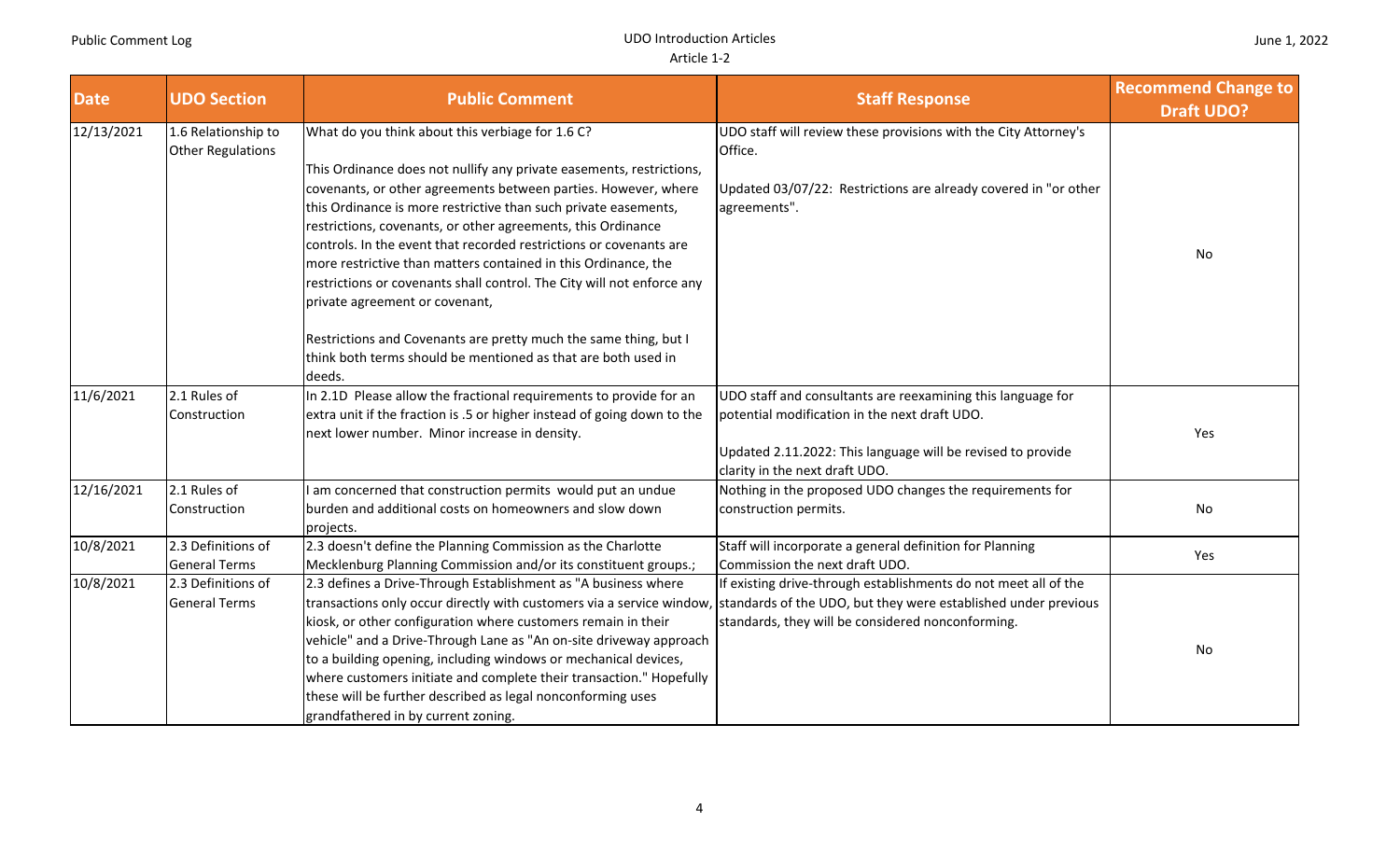| <b>Date</b> | <b>UDO Section</b>                         | <b>Public Comment</b>                                                                                                                                                                                                                                                                                                                                                                                                                                                                                                                              | <b>Staff Response</b>                                                                                                                                                                                                                                                                                                                                                                                                                                                                                                                         | <b>Recommend Change to</b><br><b>Draft UDO?</b> |
|-------------|--------------------------------------------|----------------------------------------------------------------------------------------------------------------------------------------------------------------------------------------------------------------------------------------------------------------------------------------------------------------------------------------------------------------------------------------------------------------------------------------------------------------------------------------------------------------------------------------------------|-----------------------------------------------------------------------------------------------------------------------------------------------------------------------------------------------------------------------------------------------------------------------------------------------------------------------------------------------------------------------------------------------------------------------------------------------------------------------------------------------------------------------------------------------|-------------------------------------------------|
| 11/17/2021  | 2.3 Definitions of<br><b>General Terms</b> | As formatted, the definitions take up nearly 40 continuous pages. I<br>submit that the "normalization" of definitions across Articles is the<br>improvement here though, and think the whole ordinance would be<br>more usable if definitions were moved to their applicable Articles<br>again (WITH the normalized definitions). Even if some definitions<br>may be used across several articles. In this manner the component<br>articles could be easily referenced as single files or printouts with a<br>focused set of attached definitions. | The intent of the singular general definitions section is to<br>streamline language and standards around re-occuring terms<br>throughout the UDO.                                                                                                                                                                                                                                                                                                                                                                                             | No                                              |
| 11/27/2021  | 2.3 General<br>Definitions                 | missing definitions of: Accessory Dwelling Unit, XCLT (page 2-9),<br>Chief Urban Forester; Tree Canopy Preservation Program in the<br>definition of Conservation Area Agreement; Bone Fide Farm per<br>NCGS 160D-903(c); Public Property is not defined (see Section 29-2)                                                                                                                                                                                                                                                                         | UDO staff and consultants are reexamining this language for<br>potential modification in the next draft UDO.<br>Updated 2/08/2022: Accessory Dwelling Unit is defined in the use<br>definitions section in Article 15. Clarity surrounding XCLT will be<br>added to the Charlotte Streets Map genreal definition. A<br>definition for Chief Urban Forester will be included in the next<br>draft UDO. Based on staff and consultant review, the other terms<br>mentioned in this comment do not warrant an addition in the<br>next draft UDO. | Yes                                             |
| 11/27/2021  | 2.3 General<br>Definitions                 | Breakwater is defined & not used. obviously copied from another<br>town as we have no ocean shoreline                                                                                                                                                                                                                                                                                                                                                                                                                                              | Staff will delete this term from the general definitions in the next<br>draft UDO.                                                                                                                                                                                                                                                                                                                                                                                                                                                            | Yes                                             |
| 11/27/2021  | 2.3 General<br>Definitions                 | typo in City Tree page 2-10 line 2- remove the phrase 'occurring<br>naturally'                                                                                                                                                                                                                                                                                                                                                                                                                                                                     | UDO staff and consultants are reexamining this language for<br>potential modification in the next draft UDO.<br>Updated 2/11/2022: Staff will revise this general definition to<br>provide clarity in the next draft UDO.                                                                                                                                                                                                                                                                                                                     | Yes                                             |
| 11/27/2021  | 2.3 General<br>Definitions                 | typo in Connectivity: it is Or walkways not and walkways                                                                                                                                                                                                                                                                                                                                                                                                                                                                                           | Staff will revise this general definition to provide clarity in the<br>next draft UDO.                                                                                                                                                                                                                                                                                                                                                                                                                                                        | Yes                                             |
| 11/27/2021  | 2.3 General<br>Definitions                 | Courtyard definition starts off saying unobstructed but the the last<br>sentence lists things that are allowed obstructions                                                                                                                                                                                                                                                                                                                                                                                                                        | Staff will revise this general definition to provide clarity in the<br>next draft UDO.                                                                                                                                                                                                                                                                                                                                                                                                                                                        | Yes                                             |
| 11/27/2021  | 2.3 General<br>Definitions                 | a cul-de-sac in no a 'street that will not reasonably be extended in<br>the future' that is the definition of a stub street                                                                                                                                                                                                                                                                                                                                                                                                                        | Staff will revise this general definition to provide clarity in the<br>next draft UDO.                                                                                                                                                                                                                                                                                                                                                                                                                                                        | Yes                                             |
| 11/27/2021  | 2.3 General<br>Definitions                 | Density is the number of units per GROSS acres (missing word Gross)                                                                                                                                                                                                                                                                                                                                                                                                                                                                                | Staff will revise this general definition to provide clarity in the<br>next draft UDO.                                                                                                                                                                                                                                                                                                                                                                                                                                                        | Yes                                             |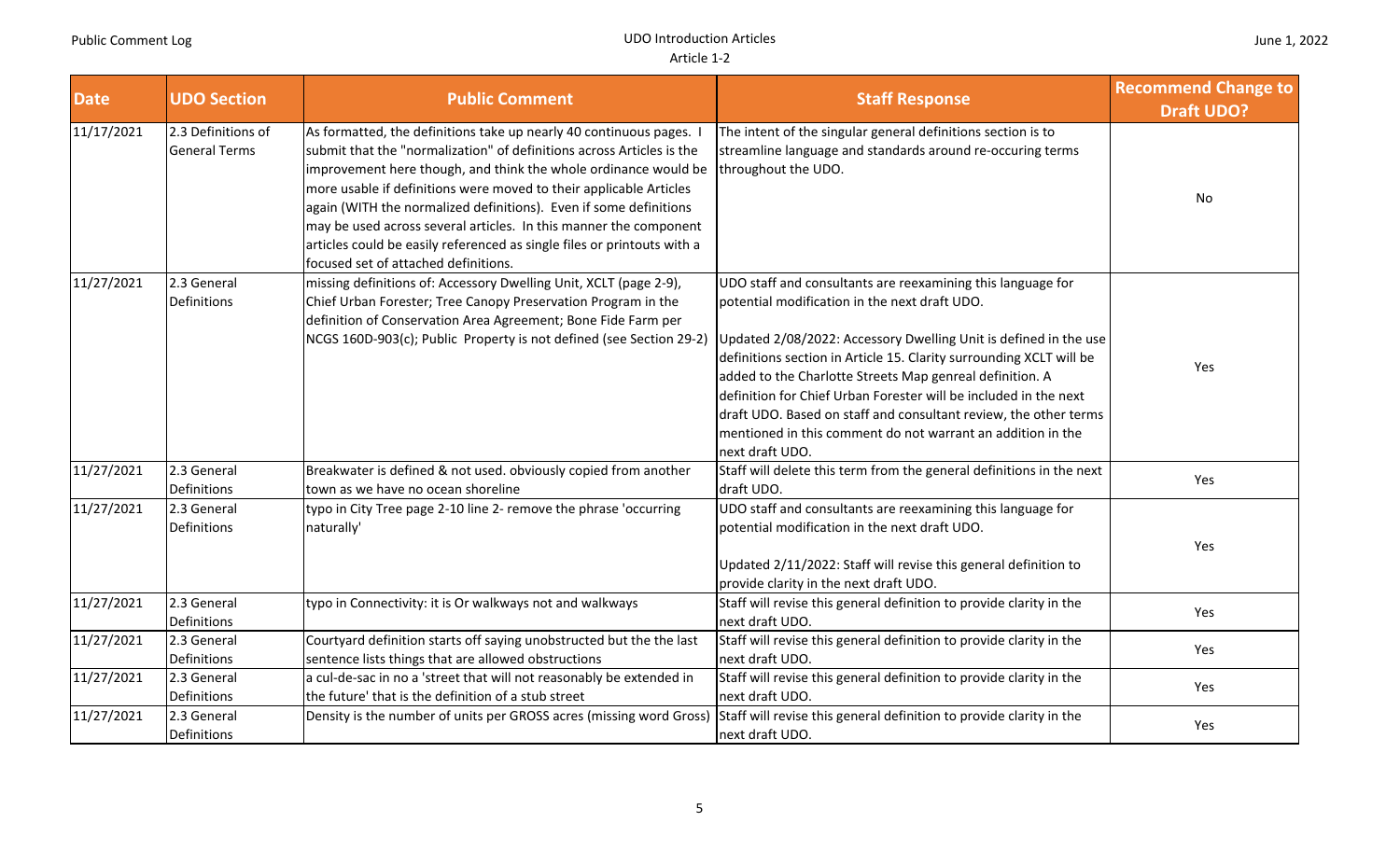| <b>Date</b> | <b>UDO Section</b>                | <b>Public Comment</b>                                                                                             | <b>Staff Response</b>                                                                                                                                                                                                                                               | <b>Recommend Change to</b><br><b>Draft UDO?</b> |
|-------------|-----------------------------------|-------------------------------------------------------------------------------------------------------------------|---------------------------------------------------------------------------------------------------------------------------------------------------------------------------------------------------------------------------------------------------------------------|-------------------------------------------------|
| 11/27/2021  | 2.3 General<br>Definitions        | Discharge Point is the point at which concentrated flow OF<br>DISCHARGE leaves (not of runoff)                    | This language used in this definition matches the Discharge Point<br>definition in the existing Soil Erosion and Sedimentation Control                                                                                                                              | No                                              |
| 11/27/2021  | 2.3 General<br>Definitions        | a Deck can be roofed or unroofed (lattice or otherwise)                                                           | Ordinance.<br>The UDO defines deck as not having a roof while the porch does<br>have a roof.                                                                                                                                                                        | No                                              |
| 11/27/2021  | 2.3 General<br>Definitions        | Fenestration has typo: it is the Arrangement of opening not openings                                              | This language will be revised to provide clarity in the next draft<br>UDO.                                                                                                                                                                                          | Yes                                             |
| 11/27/2021  | 2.3 General<br><b>Definitions</b> | per the definition of Commercial flags an Easter Flag promoting the<br>holiday is commercial. fix that definition | UDO staff will review this definition with the City Attorney's<br>office.<br>Updated 3/2/2022: Holiday flags are interpreted as<br>noncommercial flags.                                                                                                             | No                                              |
| 11/27/2021  | 2.3 General<br>Definitions        | Floor Area doesn't match the normal definition of heated living area<br>it needs clarity                          | The language in this definition matches the Floor Area definition<br>in existing Zoning Ordinance.                                                                                                                                                                  | No                                              |
| 11/27/2021  | 2.3 General<br>Definitions        | Garage should say portion of a principal building DESIGNED OR<br>BUILT TO BE used for the storage                 | Staff will revise this general definition to provide clarity in the<br>next draft UDO.                                                                                                                                                                              | Yes                                             |
| 11/27/2021  | 2.3 General<br>Definitions        | Greenway definition says it is undeveloped land yet it meets the<br>definition of development on page 2-12        | Staff will revise this general definition to provide clarity in the<br>next draft UDO.                                                                                                                                                                              | Yes                                             |
| 11/27/2021  | 2.3 General<br>Definitions        | Groundcover definition doesn't match page 28-9 should be stable<br>against accelerated erosion                    | The definitions outlined in Article 28 are only applicable to that<br>article of the UDO and take precedent over the general<br>definitions.                                                                                                                        | No                                              |
| 11/27/2021  | 2.3 General<br>Definitions        | Impervious should say COMPACTED gravel areas on line 2                                                            | The UDO deems all forms of gravel as impervious under the<br>impervious surface definition to align with stormwater<br>regulations.                                                                                                                                 | No                                              |
| 11/27/2021  | 2.3 General<br>Definitions        | Loading Area sould be Loading Space (see pg 20-1)                                                                 | Updated 2/8/2022: Staff will revise this general definition to<br>provide clarity in the next draft UDO.                                                                                                                                                            | Yes                                             |
| 11/27/2021  | 2.3 General<br><b>Definitions</b> | Flag lot definition on page 2-19 conflicts with pg 16-1                                                           | Updated 2/8/2022: 16.1 will be revised to remove the B.2<br>reference language in the next draft UDO.<br>Updated 04/28/2022: To clarify the prior update - 16.1.C, not just<br>16.1, will be revised to remove the B.2 reference language in the<br>next draft UDO. | Yes                                             |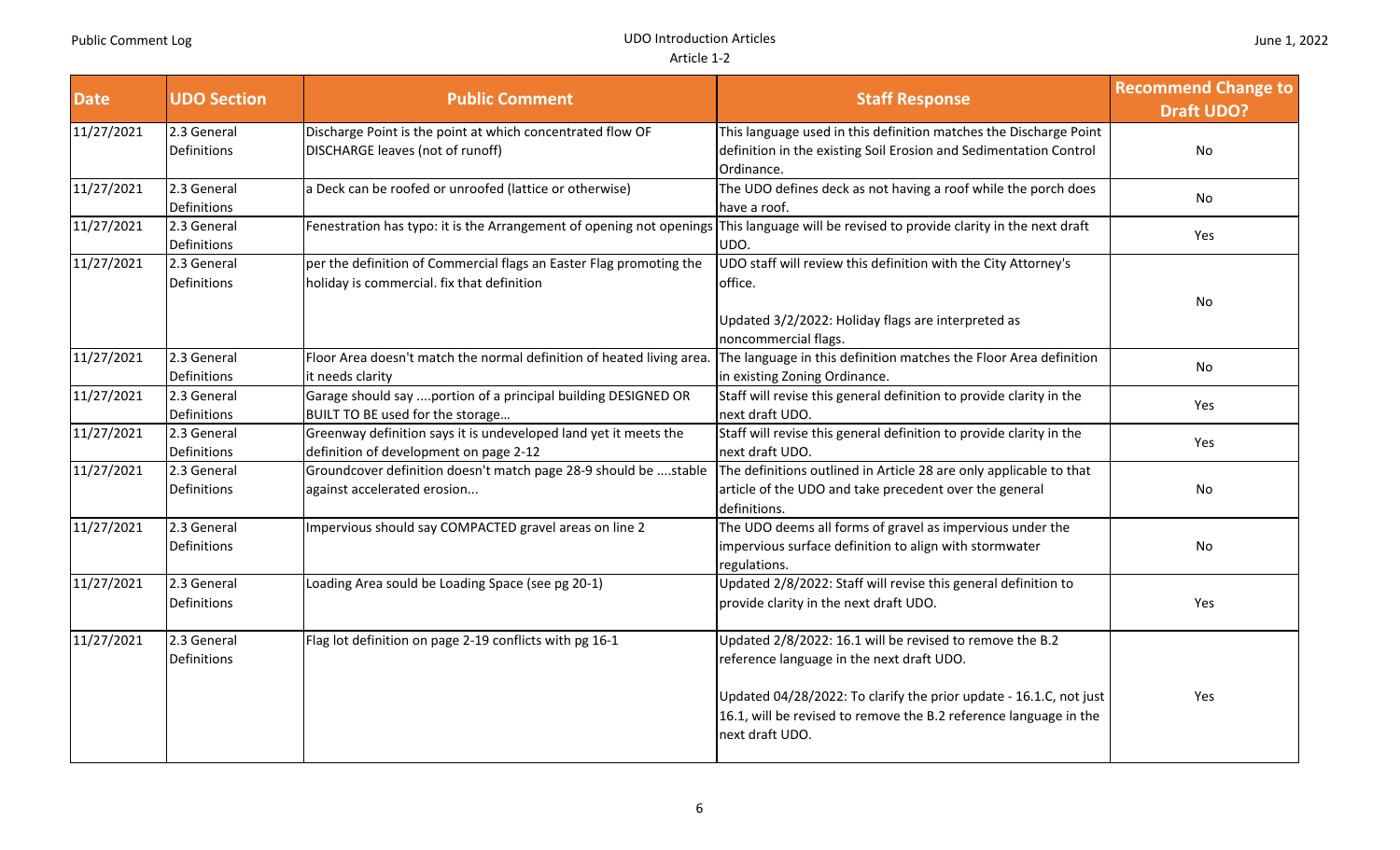| <b>Date</b> | <b>UDO Section</b>                | <b>Public Comment</b>                                                                                                                                                               | <b>Staff Response</b>                                                                                                                         | <b>Recommend Change to</b><br><b>Draft UDO?</b> |
|-------------|-----------------------------------|-------------------------------------------------------------------------------------------------------------------------------------------------------------------------------------|-----------------------------------------------------------------------------------------------------------------------------------------------|-------------------------------------------------|
| 11/27/2021  | 2.3 General<br>Definitions        | remove the last 4 words in definition of Lot Area (incorporated<br>within the property isn't needed for the definition)                                                             | Staff will revise this general definition to provide clarity in the<br>next draft UDO.                                                        | Yes                                             |
| 11/27/2021  | 2.3 General<br>Definitions        | Pier definition incorrect for pages 18-4; 27-9, 27-15, 27-19, 27-24                                                                                                                 | UDO staff and consultants are reexamining this definition for<br>potential modification, or additional definitions, in the next draft<br>UDO. | Yes                                             |
|             |                                   |                                                                                                                                                                                     | Updated 2/8/2022: Staff will delete this term from the general<br>definitions in the next draft UDO.                                          |                                                 |
| 11/27/2021  | 2.3 General<br><b>Definitions</b> | A Porch is NOT covered. should be Might be covered by a roof                                                                                                                        | The UDO defines a porch as having a roof.                                                                                                     | No                                              |
| 11/27/2021  | 2.3 General<br>Definitions        | Right-of-way is land publicly owned OR DEDICATED                                                                                                                                    | UDO staff will review this definition with the City Attorney's<br>office.<br>Updated 04/12/2022: Staff has amended the right-of-way           | Yes                                             |
| 11/27/2021  | 2.3 General<br>Definitions        | Steep Slope definition is inadequate. What % = steep? page 29-7 says Updated 2/8/2022: Staff will revise this general definition to<br>33%. page 32-4 has no%; page 33-5 says <15%. | definition for the second draft of the UDO.<br>provide clarity in the next draft UDO.                                                         | Yes                                             |
| 11/27/2021  | 2.3 General<br>Definitions        | Under Street: the definition would include horses, golf carts & utility<br>vehicles  is that the intent?                                                                            | The definition does not determine how streets are used.                                                                                       | No                                              |
| 11/27/2021  | 2.3 General<br>Definitions        | Sub Lot & Sub Plot need to say for Sale OR RENT to comply with state UDO staff will review these definitions with the City Attorney's<br>llaw                                       | office.<br>Updated 3/3/2022: Staff will revise this general definition to<br>provide clarity in the next draft UDO.                           | Yes                                             |
| 11/27/2021  | 2.3 General<br>Definitions        | Sunshades are not all horizontal (aka 90%)                                                                                                                                          | Updated 2/8/2022: Staff will revise this general definition to<br>provide clarity in the next draft UDO.                                      | Yes                                             |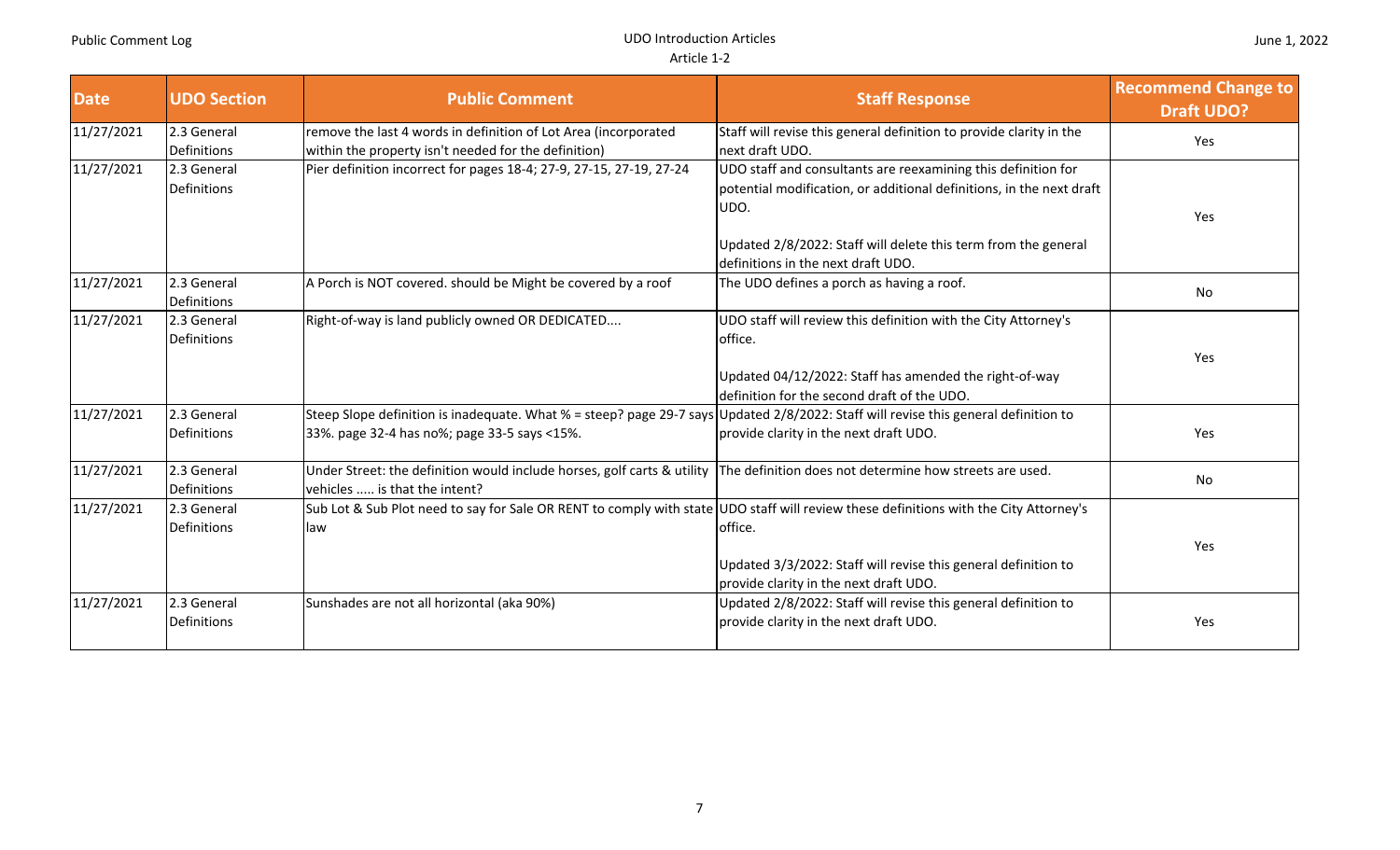| <b>Date</b> | <b>UDO Section</b> | <b>Public Comment</b>                                                 | <b>Staff Response</b>                                                | <b>Recommend Change to</b><br><b>Draft UDO?</b> |
|-------------|--------------------|-----------------------------------------------------------------------|----------------------------------------------------------------------|-------------------------------------------------|
| 11/27/2021  | 2.3 General        | why are tasting rooms only for micro-facilities. where are the non-   | Staff and consultants will revisit this to determine if this         |                                                 |
|             | Definitions        | micro facilities?                                                     | definition is needed in the next draft UDO.                          |                                                 |
|             |                    |                                                                       | Update 2/8/2022: Staff will delete this term from the general        |                                                 |
|             |                    |                                                                       | definitions in the next draft UDO.                                   |                                                 |
|             |                    |                                                                       | Updated 4/11/2022: To clarify the previous update - the general      | No                                              |
|             |                    |                                                                       | definition for the term "tasting room" will be removed from the      |                                                 |
|             |                    |                                                                       | second draft of the UDO. The reference, as needed, to tasting        |                                                 |
|             |                    |                                                                       | rooms is captured in the appropriate zoning use definition(s) as     |                                                 |
|             |                    |                                                                       | part of Ch. 15. Tasting rooms are an important component of          |                                                 |
|             |                    |                                                                       | more small-scale production facilities which are typically           |                                                 |
|             |                    |                                                                       | neighborhood-based.                                                  |                                                 |
| 11/27/2021  | 2.3 General        | definition of tree disturbing area #3 is too broad. Should only apply | Staff and consultants will revisit this to determine allowable       |                                                 |
|             | Definitions        | to heritage trees to match article 29                                 | impacts to critical root zones.                                      |                                                 |
|             |                    |                                                                       | Updated 3/25/2022: Staff and consultants will revisit this to        |                                                 |
|             |                    |                                                                       | determine allowable impacts to critical root zones within the tree   |                                                 |
|             |                    |                                                                       | protection standards.                                                | Yes                                             |
|             |                    |                                                                       | Updated 04/13/2022: To clarify the previous update - Assuming        |                                                 |
|             |                    |                                                                       | this is in reference to the definition of tree disturbing activity - |                                                 |
|             |                    |                                                                       | Staff will amend the language in the second draft UDO to be          |                                                 |
|             |                    |                                                                       | more flexible with the critical root zones around trees.             |                                                 |
| 11/27/2021  | 2.3 General        | The definition of waste is not correct. just look at the next word    | Staff and consultants are reexamining this language for potential    |                                                 |
|             | Definitions        | wastewater' to see that waste as used in that wastewater definition   | modification in the next draft UDO.                                  |                                                 |
|             |                    | doesn't work. Doesn't work in Yard Waste either                       |                                                                      | Yes                                             |
|             |                    |                                                                       | Update 2/8/2022: Staff will delete this term from the general        |                                                 |
|             |                    |                                                                       | definitions in the next draft UDO.                                   |                                                 |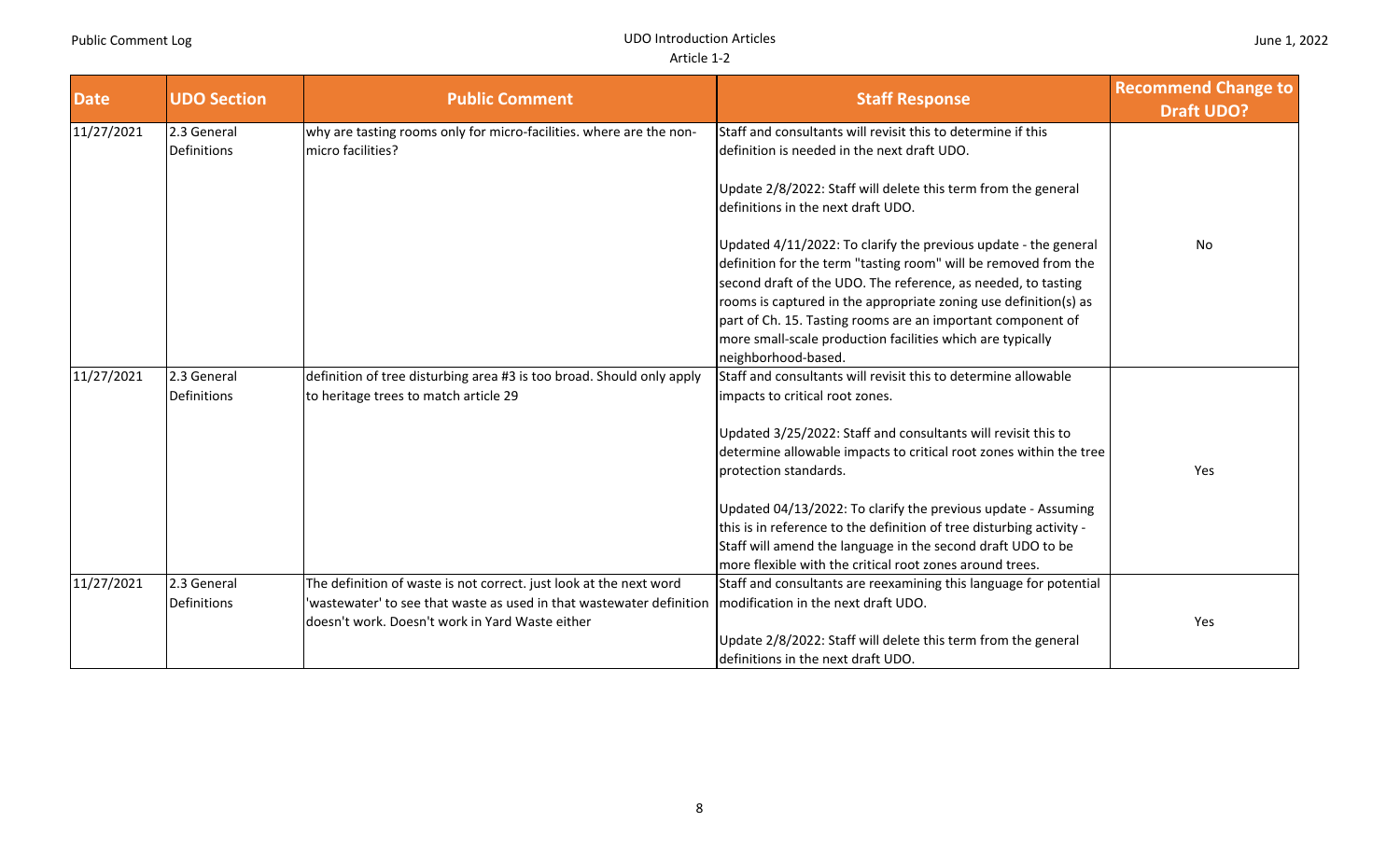| <b>Date</b> | <b>UDO Section</b>                         | <b>Public Comment</b>                                                                                                                                                                                                                                                                                                                                                                                                                                                                                                        | <b>Staff Response</b>                                                                                                                                                                                                                                                                                                                           | <b>Recommend Change to</b><br><b>Draft UDO?</b> |
|-------------|--------------------------------------------|------------------------------------------------------------------------------------------------------------------------------------------------------------------------------------------------------------------------------------------------------------------------------------------------------------------------------------------------------------------------------------------------------------------------------------------------------------------------------------------------------------------------------|-------------------------------------------------------------------------------------------------------------------------------------------------------------------------------------------------------------------------------------------------------------------------------------------------------------------------------------------------|-------------------------------------------------|
| 11/27/2021  | 2.3 General<br><b>Definitions</b>          | Retail & Shipping Service Lockers definition needs to change to<br>EXCLUDE Cluster Mail Box Units (CBU's) so that all of the location &<br>design regulations further in the document are not in conflict with                                                                                                                                                                                                                                                                                                               | UDO staff will review this definition with the City Attorney's<br>loffice.                                                                                                                                                                                                                                                                      |                                                 |
|             |                                            | federal & state laws that prohibit regulation of Mailboxes                                                                                                                                                                                                                                                                                                                                                                                                                                                                   | Updated 2/25/22: This language will be revised to provide clarity<br>in the next draft UDO.                                                                                                                                                                                                                                                     | Yes                                             |
|             |                                            |                                                                                                                                                                                                                                                                                                                                                                                                                                                                                                                              | Updated 04/12/2022: To clarify the previous update - the second<br>draft UDO language has been revised to reflect this language and<br>definition does not apply to units regulated by the United States<br>Postal Service.                                                                                                                     |                                                 |
| 11/27/2021  | 2.3 General<br>Definitions                 | definitions are also found in the backs of some sections. this is too<br>confusing. all definitions should be in Article 2                                                                                                                                                                                                                                                                                                                                                                                                   | A select few articles of the UDO have article-specific definitions<br>that apply only to that article. As such, those definitions are held<br>separately from the general definitions. Staff will add a sentence<br>to Article 2 to clarify this approach.                                                                                      | Yes                                             |
| 11/27/2021  | 2.3 General<br><b>Definitions</b>          | in Article 2 the Change in the definition of Heritage tree by not taking The definition of heritage tree will include all native species in<br>species into account is a problem for most of Article 29. a 30" pine is North Carolina. Tree standards will speak to the health of the<br>ready to die, a 30" magnolia has a long life ahead.                                                                                                                                                                                 | heritage tree.                                                                                                                                                                                                                                                                                                                                  | Yes                                             |
| 1/12/2022   | 2.3 Definitions of<br><b>General Terms</b> | 'Setback - 3. On a corner lot, the location of side and rear setbacks<br>shall be determined by the property owner."<br>Reword to eliminate the rear setback and consider all interior lot<br>lines side setbacks. Corner lots are typically smaller or feel smaller.<br>Front setbacks are typically largest. Side setbacks are typically<br>shorter than the rear. This would give owners more buildable area,<br>particularly residential. Plus no one has to keep track of what owner<br>decided what their setback was. | Staff and UDO consultants will reconsider determination of the<br>side and rear setbacks. Staff does not support classifying all<br>setbacks on interior lots as side setbacks, as this would eliminate<br>open space in the rear of a building.<br>Updated 2/11/22: This language will be revised to provide clarity<br>in the next draft UDO. | Yes                                             |
| 1/11/2022   | 2.3 General<br>Definitions                 | CANOPY- must they alway have columns to the ground? (If yes, then Canopies include supports to the ground. Awnings are entirely<br>without columns is it an AWNING?)                                                                                                                                                                                                                                                                                                                                                         | supported by the structure.                                                                                                                                                                                                                                                                                                                     | No                                              |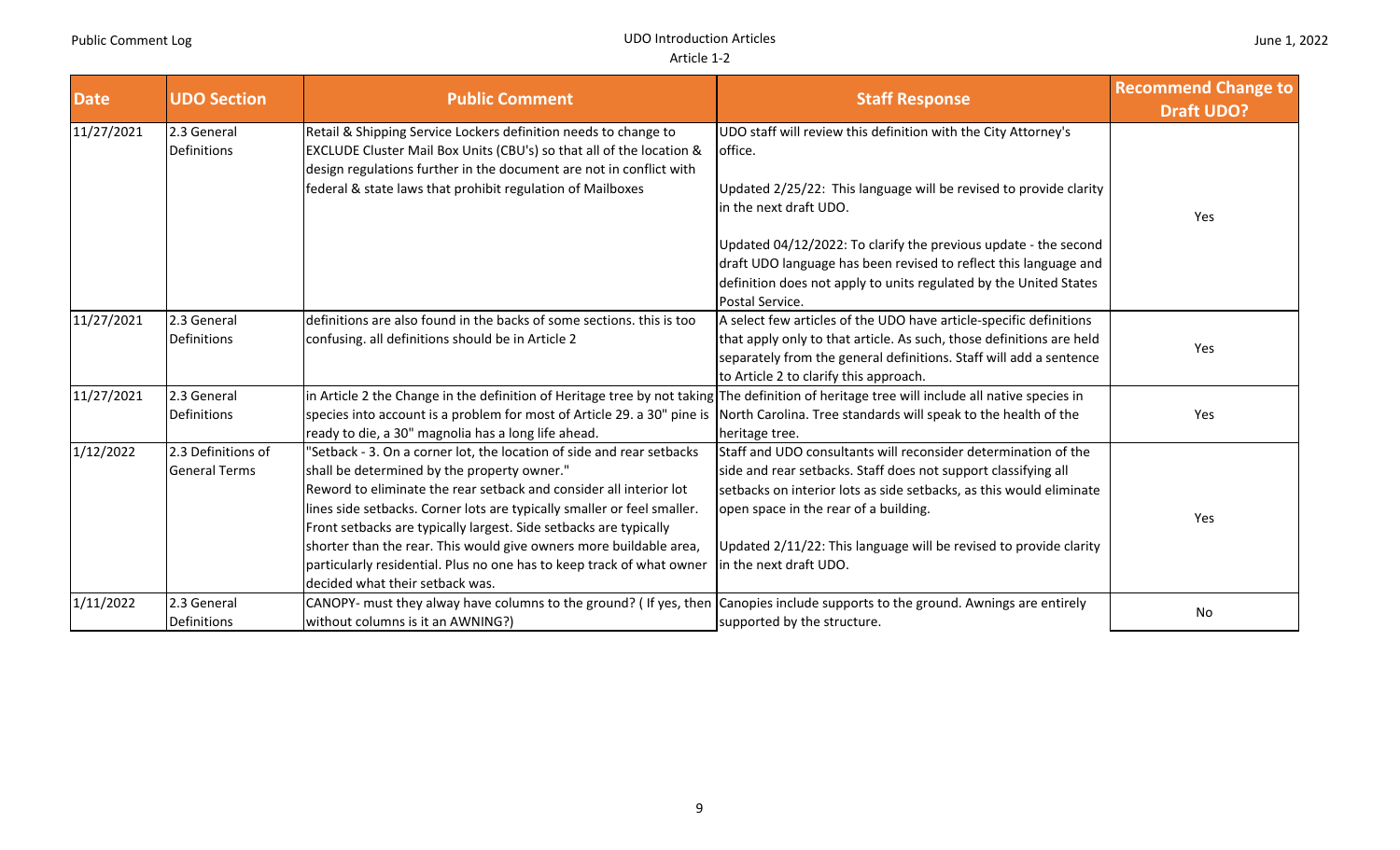| <b>Date</b> | <b>UDO Section</b>                | <b>Public Comment</b>                                                                                                                                                                                                                                                                                                                                                                                                                            | <b>Staff Response</b>                                                                                                                                                                                                                                                                                                                                                                                 | <b>Recommend Change to</b><br><b>Draft UDO?</b> |
|-------------|-----------------------------------|--------------------------------------------------------------------------------------------------------------------------------------------------------------------------------------------------------------------------------------------------------------------------------------------------------------------------------------------------------------------------------------------------------------------------------------------------|-------------------------------------------------------------------------------------------------------------------------------------------------------------------------------------------------------------------------------------------------------------------------------------------------------------------------------------------------------------------------------------------------------|-------------------------------------------------|
| 1/11/2022   | 2.3 General<br><b>Definitions</b> | SETBACK- Do the definitions fully cover that the 'side setback'<br>extends from front property line to rear property line, running<br>through the 'rear setback' area? This was the subject of a zoning<br>committee hearing on subdivision that went to several courts. In<br>other words, the adjacent perpendicular property is not abutting a<br>"rear yard", as the "side yard" separates that property from the<br>other.                  | Updated 2/11/22: This language will be revised to provide clarity<br>in the next draft UDO.<br>Updated 5/17/22: After reexamination of this comment, and<br>consultation across several City departments, staff feels the<br>definition in the first draft UDO is sufficient. However, staff will<br>work with consultants to ensure the associated graphic is<br>updated to provide greater clarity. | Yes                                             |
| 1/19/2022   | 2.3 General<br><b>Definitions</b> | Section 2-4: Long Term Bicycle Parking definition:<br>Bicycle Spaces, Long-Term. Bicycle parking spaces where bicycles will lanugage for potential modification in the next draft UDO.<br>be stored for longer periods of time within a safe and weatherproof<br>storage area.<br>Comment: Add to the definition "safe, secure, and weatherproof<br>storage area."                                                                               | Update 2/8/2022: Staff and consultants are reexamining this<br>Updated 04/12/2022: After reexamination staff feels the draft<br>language speaks adequately to the intent of long term bicycle<br>parking spaces.                                                                                                                                                                                      | <b>No</b>                                       |
| 2/2/2022    | 2.3 General<br>Definitions        | Pg 2-9 Chimney definition - 'approved material'. City has not<br>mechanism or authority to approve chimney materials. Delete those<br>words                                                                                                                                                                                                                                                                                                      | Updated 2/10/2022: Staff will delete this term from the general<br>definitions in the next draft UDO.                                                                                                                                                                                                                                                                                                 | Yes                                             |
| 2/2/2022    | 2.3 General<br>Definitions        | Pg 2-10 you listed TBD on my comment that City Tree needs the<br>phrase 'occurring naturally' to be deleted. I asked for that because<br>it's in the sentence twice. Bad sentence structure not a discussion<br>about the definition.                                                                                                                                                                                                            | Updated 2/11/2022: Staff will revise this general definition to<br>provide clarity in the next draft UDO.                                                                                                                                                                                                                                                                                             | Yes                                             |
| 2/2/2022    | 2.3 General<br>Definitions        | Pg 2-11 Deck says no roof. Reply from staff says add a roof & it<br>becomes a 'porch' (page 2-24)-but Porch has to 'have direct access<br>to the street level of the building.' SO – that thing off the $2^{nd}$ story<br>bedroom above that thing off the living room (e.g. a screen porch or<br>morning room) are not Decks because they have roofs but they are<br>not porches either. Deck definition needs to remove the word<br>'roofless' | Updated 2/10/2022: Staff will revise this general definition to<br>provide clarity on the next draft UDO.                                                                                                                                                                                                                                                                                             | Yes                                             |
| 2/2/2022    | 2.3 General<br>Definitions        | And under 'porch'-pg 2-24- if you insist that porches be covered<br>what are those things on the front of homes at the front door<br>without a roof, but two steps up?                                                                                                                                                                                                                                                                           | Updated 2/8/2022: The UDO sets forth a definition for stoop,<br>which encompasses the buiding element described in your<br>comment.                                                                                                                                                                                                                                                                   | No                                              |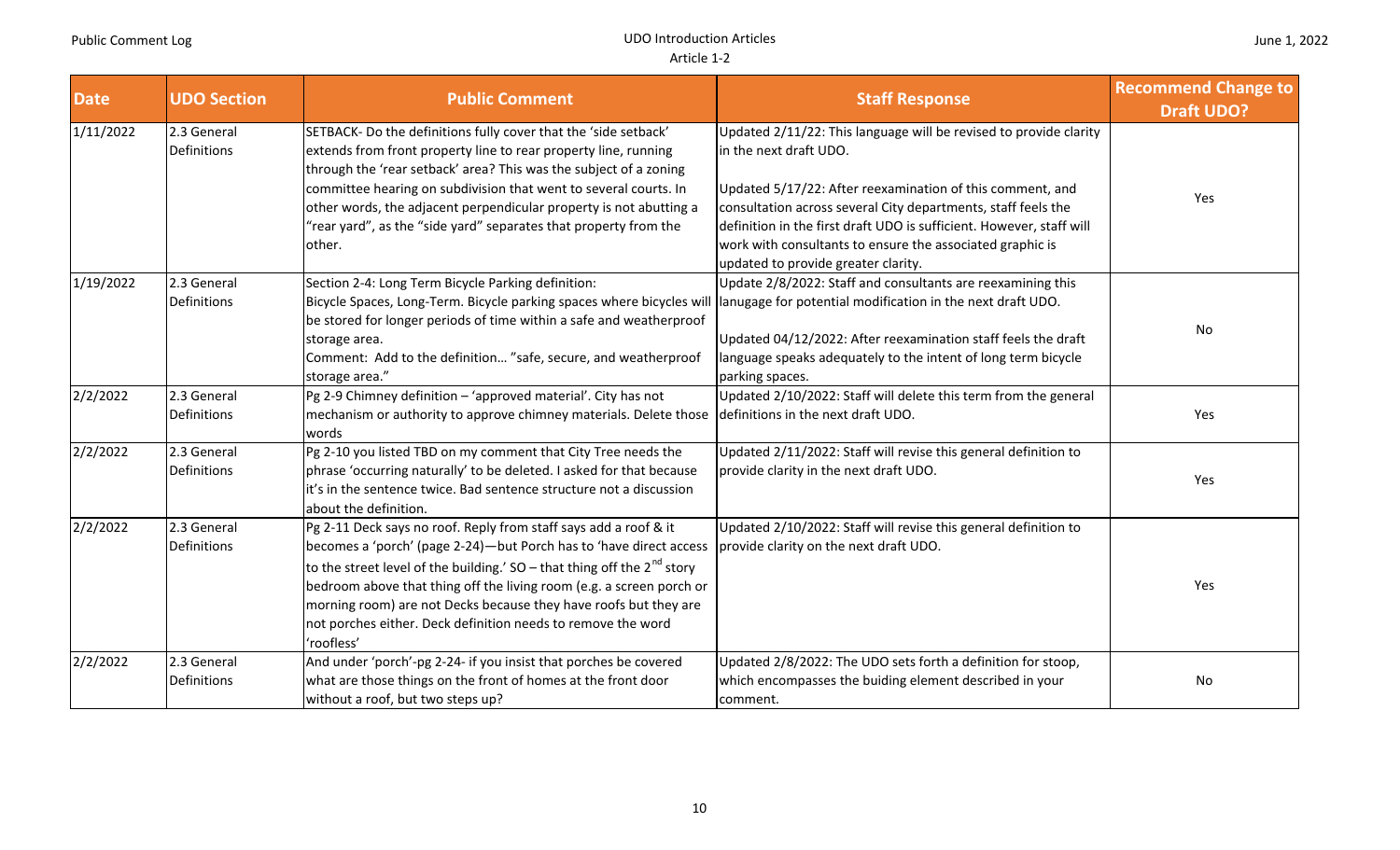| <b>Date</b> | <b>UDO Section</b>                | <b>Public Comment</b>                                                                                                                                                                                                                                                                                                                                                                                                                                                                                                                                                                                                                                                                                                                                                                                                                                                                                                                                                                                                                                                                                                                                                                                                                                                                                                   | <b>Staff Response</b>                                                                                                                                                                                                                                                                                                                                                                                            | <b>Recommend Change to</b><br><b>Draft UDO?</b> |
|-------------|-----------------------------------|-------------------------------------------------------------------------------------------------------------------------------------------------------------------------------------------------------------------------------------------------------------------------------------------------------------------------------------------------------------------------------------------------------------------------------------------------------------------------------------------------------------------------------------------------------------------------------------------------------------------------------------------------------------------------------------------------------------------------------------------------------------------------------------------------------------------------------------------------------------------------------------------------------------------------------------------------------------------------------------------------------------------------------------------------------------------------------------------------------------------------------------------------------------------------------------------------------------------------------------------------------------------------------------------------------------------------|------------------------------------------------------------------------------------------------------------------------------------------------------------------------------------------------------------------------------------------------------------------------------------------------------------------------------------------------------------------------------------------------------------------|-------------------------------------------------|
| 2/2/2022    | 2.3 General<br><b>Definitions</b> | Pg 2-17 gravel is impervious by STATE LAW if it isn't compacted.<br>Definition should change and stormwater section should change to<br>say 'uncompacted' gravel. Quoting state law 143-214.7: (b2) For<br>purposes of implementing stormwater programs, "built-upon area"<br>means impervious surface and partially impervious surface to the<br>extent that the partially impervious surface does not allow water to<br>infiltrate through the surface and into the subsoil. "Built-upon area"<br>does not include a slatted deck; the water area of a swimming pool;<br>a surface of number 57 stone, as designated by the American Society<br>for Testing and Materials, laid at least four inches thick over a<br>geotextile fabric; a trail as defined in G.S. 113A-85 that is either<br>unpaved or paved as long as the pavement is porous with a hydraulic<br>conductivity greater than 0.001 centimeters per second (1.41 inches<br>per hour); or landscaping material, including, but not limited to,<br>gravel, mulch, sand, and vegetation, placed on areas that receive<br>pedestrian or bicycle traffic or on portions of driveways and parking<br>areas that will not be compacted by the weight of a vehicle, such as<br>the area between sections of pavement that support the weight of a<br>vehicle. | Updated 3/2/2022: We will continue to consider several of these<br>forms of gravel as Built-Upon Area (BUA) but will not consider<br>uncompacted gravel/stone used as landscaping material as BUA<br>as further defined in BUA guidelines. This guideline will be shared<br>on the UDO Supporting Documents webpage and will be<br>incorporated in to the Post Construction Stormwater<br>Administrative Manual. | No                                              |
| 2/2/2022    | 2.3 General<br>Definitions        | Security gate(pg 2-26) it should be defined as "Gate(s)" since there<br>are singular gates as well as multiple/ double                                                                                                                                                                                                                                                                                                                                                                                                                                                                                                                                                                                                                                                                                                                                                                                                                                                                                                                                                                                                                                                                                                                                                                                                  | Updated 2/8/2022: Staff will revise this general definition to<br>provide clarity in the next draft UDO.                                                                                                                                                                                                                                                                                                         | Yes                                             |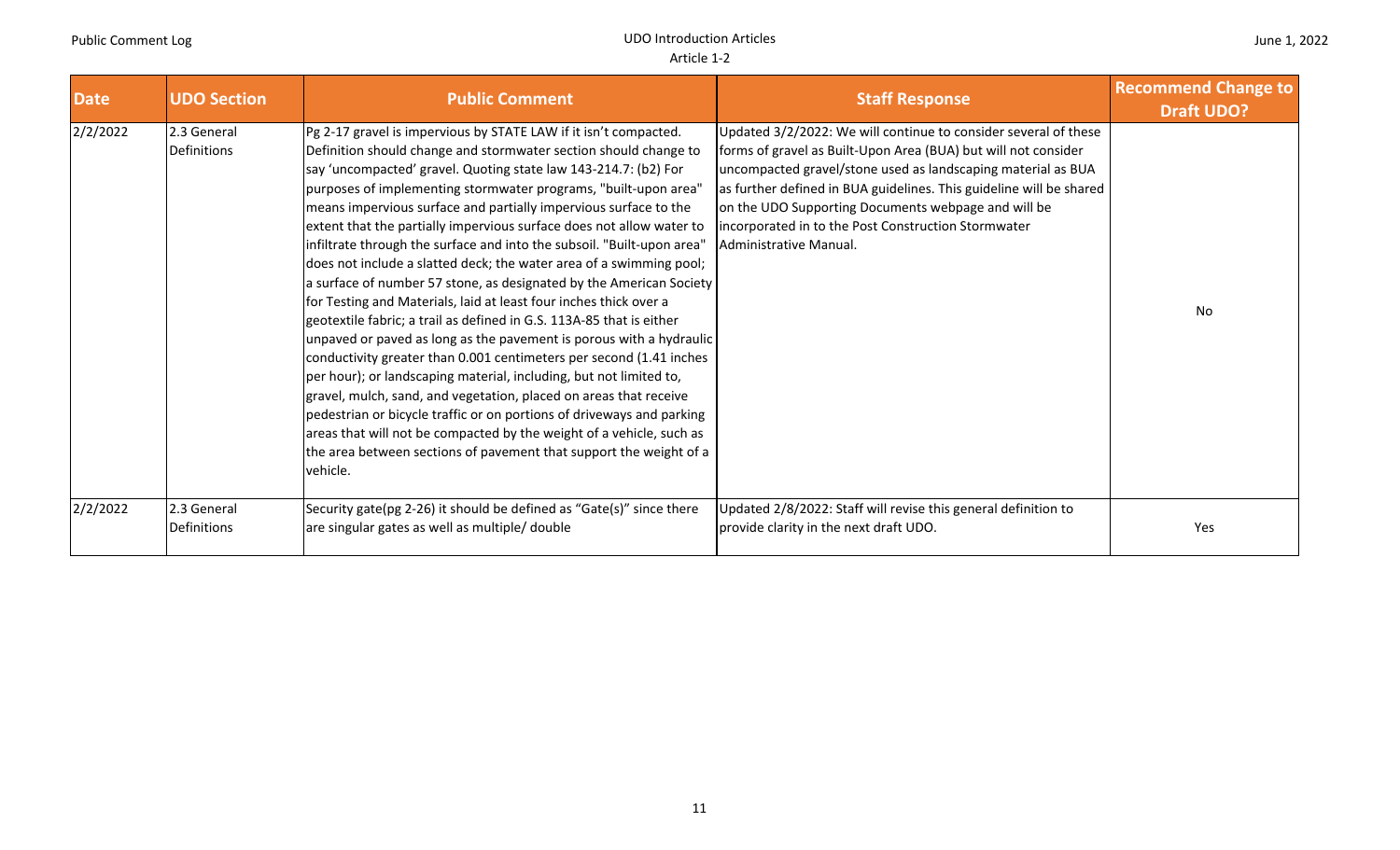| <b>Date</b> | <b>UDO Section</b>         | <b>Public Comment</b>                                                                                                                                                                                                                                                                                                                                                                                                                                                                                                                                                                                                                                                                                                                                                                                                                     | <b>Staff Response</b>                                                                                                                                                                       | <b>Recommend Change to</b><br><b>Draft UDO?</b> |
|-------------|----------------------------|-------------------------------------------------------------------------------------------------------------------------------------------------------------------------------------------------------------------------------------------------------------------------------------------------------------------------------------------------------------------------------------------------------------------------------------------------------------------------------------------------------------------------------------------------------------------------------------------------------------------------------------------------------------------------------------------------------------------------------------------------------------------------------------------------------------------------------------------|---------------------------------------------------------------------------------------------------------------------------------------------------------------------------------------------|-------------------------------------------------|
| 2/16/2022   | 1.3 Purpose and<br>Intent  | There are a lot of goals here. Unfortunately, often promoting<br>economic development seems to always supersede promoting public<br>health, preservation, protection and conservation of our natural<br>resources. Charlotte speaks of environmental equity, public health<br>etc but driving around charlotte, I don't see that. I hope that the<br>UDO will actually serve the other purposes besides \$\$.; I hope that<br>we can strengthen the cities ability to preserve, protect and conserve<br>our natural and historic resources. So far I don't think this city<br>council has been focused on that but it needs to and to have a UDO<br>that can protect its resources. Otherwise we will soon look like<br>Houston. https://www.theguardian.com/us-<br>news/2021/jun/28/houston-trees-shade-heat-temperatures-race-<br>class | Updated 2/22/22: Thank you for your comment.                                                                                                                                                | No                                              |
| 3/11/2022   | 2.3 General<br>Definitions | Functionally Dependent Facility is defined as having to do with a port<br>or shipping facility. It's defined on page 2-16 and again on 27-21<br>(Again NO REASON to list the same thing in two locations unless the<br>intent is to confound and confuse) but the definition is so board as<br>to not correctly portray the types of uses that would be eligible for a<br>variance in the 'floodplain' adjacent to a lake (not ocean) shoreline<br>(on page 38-24). We have no 'ports'-shoreline is a more appropriate<br>term, boat and boat building are more appropriate than 'ship', fish is<br>correct and seafood sounds inappropriate, etc.                                                                                                                                                                                        | Staff will delete this term from the general definitions in the next<br>draft UDO.                                                                                                          | Yes                                             |
| 3/11/2022   | 2.3 General<br>Definitions | Limiting the increased setback to 30' (page 2-20 definition of Lot<br>width) ignores environmental factors that would likely play a role in<br>that need for an increased setback. There is no reason to limit the<br>additional setback in the definition. Please remove that restriction<br>and drawing                                                                                                                                                                                                                                                                                                                                                                                                                                                                                                                                 | This language will be revised to provide clarity in the next draft<br>UDO.<br>Updated 04/12/2022: Staff will amend the second draft UDO<br>language to remove that restriction and drawing. | Yes                                             |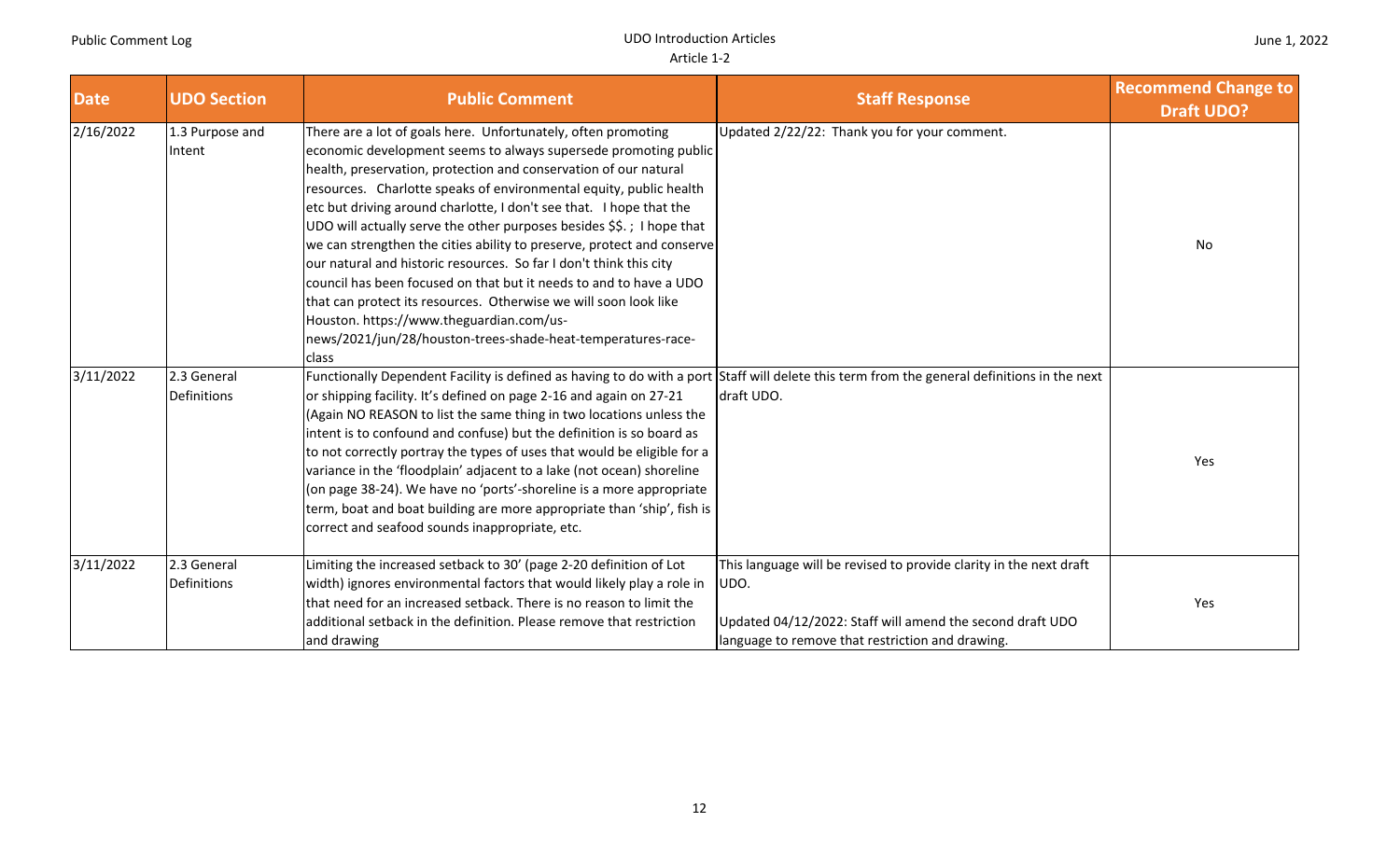| <b>Date</b> | <b>UDO Section</b>           | <b>Public Comment</b>                                                                                                                                                                                                                                                                                                                                                                                                                                        | <b>Staff Response</b>                                                                                                                                                                                                                                                                                                                                                                                                                                                                                                                                                                                                                                                                                                                                                                                                                                                                                                                                                         | <b>Recommend Change to</b><br><b>Draft UDO?</b> |
|-------------|------------------------------|--------------------------------------------------------------------------------------------------------------------------------------------------------------------------------------------------------------------------------------------------------------------------------------------------------------------------------------------------------------------------------------------------------------------------------------------------------------|-------------------------------------------------------------------------------------------------------------------------------------------------------------------------------------------------------------------------------------------------------------------------------------------------------------------------------------------------------------------------------------------------------------------------------------------------------------------------------------------------------------------------------------------------------------------------------------------------------------------------------------------------------------------------------------------------------------------------------------------------------------------------------------------------------------------------------------------------------------------------------------------------------------------------------------------------------------------------------|-------------------------------------------------|
| 3/15/2022   | 2.1 Rules of<br>Construction | This is a very difficult survey to navigate. Regarding the UDO's<br>proposed heritage tree protection, why not lower the minimum to<br>20 inches instead of 30 inches? Charlotte's tree canopy is in a<br>precipitous decline and the City should take appropriate measures to removal with specified mitigation.<br>minimize healthy tree destruction on private property. Many other<br>cities protect trees that are 20-25 inches.                        | Updated May 31, 2022: The second draft UDO will propose two<br>major changes to the heritage tree regulation. Heritage tree<br>protection will be significantly relaxed to allow heritage tree<br>1) Heritage tree removal during land development requires<br>applicants to demonstrate a conflict with development<br>allowances established in the UDO. In these instances, heritage<br>tree removal will be subject to mitigation replanting and a fee.<br>The UDO will include this regulation in the second draft.<br>2) Heritage tree removal in non-land development scenarios will<br>not be required to demonstrate a conflict but will be subject to a<br>mitigation fee and replanting. The fee for this type of removal will<br>be less than the fee for heritage tree removal during land<br>development. This standard will be included in a proposed text<br>amendment to the Charlotte Tree Ordinance in Chapter 21 of the<br><b>City Code of Ordinances</b> | Yes                                             |
| 3/16/2022   | 2.3 General<br>Definitions   | Bicycle facilities: Add bicycle lockers either as own item or to be part Standards for bicycle lockers are set forth in Article 19.<br>of facilities section?                                                                                                                                                                                                                                                                                                |                                                                                                                                                                                                                                                                                                                                                                                                                                                                                                                                                                                                                                                                                                                                                                                                                                                                                                                                                                               | No                                              |
| 3/16/2022   | 2.3 General<br>Definitions   | BTZ needs more definition with respect to bounding open space<br>(conditioned vs not conditioned), and offer flexibility to administer<br>interpretation.<br>This needs a better definition with the issues in TOD about 'bounding in the next draft UDO.<br>by a building'. What is the issue with public open space qualifying for<br>build to on irregular shaped sites, sites with building length issues,<br>overhead power lines, site triangles, etc. | Staff and consultants are reexamining this lanugage for potential<br>modification in the next draft UDO.<br>Updated 4/7/2022: This language will be revised to provide clarity                                                                                                                                                                                                                                                                                                                                                                                                                                                                                                                                                                                                                                                                                                                                                                                                | Yes                                             |
| 3/16/2022   | 2.3 General<br>Definitions   | Building height is Currently calculated face by face, rather than all<br>the way around. Will this continue?<br>What about buildings with stepped floors (e.g. townhomes)? Any<br>credit for reducing floor height along with roof height?                                                                                                                                                                                                                   | Building height is calculated based on average grade. Building<br>height is based on roof height and not floor height. Staff will add<br>language related to stepped building heights in the zoning district<br>standards.                                                                                                                                                                                                                                                                                                                                                                                                                                                                                                                                                                                                                                                                                                                                                    | Yes                                             |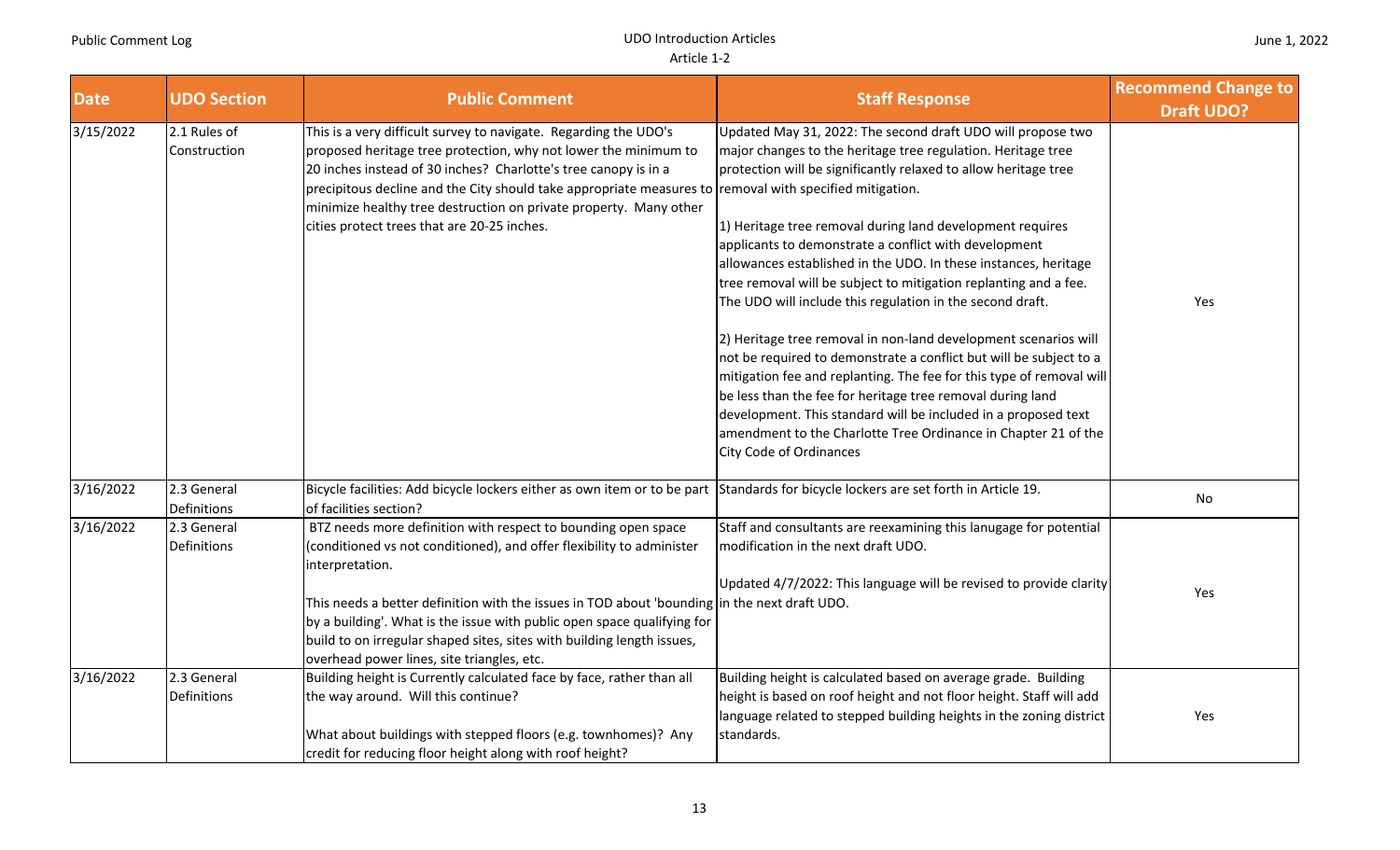| <b>Date</b> | <b>UDO Section</b>                | <b>Public Comment</b>                                                                                                                                                                                                              | <b>Staff Response</b>                                                                                                                                                                                                                                                                                                                                                                                                                                                                                                                                                                                | <b>Recommend Change to</b><br><b>Draft UDO?</b> |
|-------------|-----------------------------------|------------------------------------------------------------------------------------------------------------------------------------------------------------------------------------------------------------------------------------|------------------------------------------------------------------------------------------------------------------------------------------------------------------------------------------------------------------------------------------------------------------------------------------------------------------------------------------------------------------------------------------------------------------------------------------------------------------------------------------------------------------------------------------------------------------------------------------------------|-------------------------------------------------|
| 3/16/2022   | 2.3 General<br><b>Definitions</b> | Is natural grass fields = BUA a new policy for Charlotte?                                                                                                                                                                          | Thank you for your comment. Please provide staff with additional<br>context for your question to charlotteudo@charlottenc.gov<br>Updated 3/28/2022: Grass field is not used in the UDO draft and<br>will be stricken from the next draft UDO.                                                                                                                                                                                                                                                                                                                                                        | Yes                                             |
| 3/16/2022   | 2.3 General<br>Definitions        | City Tree: This text is confusing and a bit redundant. Any tree, or any This language will be revised to provide clarity in the next draft<br>tree over 3"?                                                                        | UDO.                                                                                                                                                                                                                                                                                                                                                                                                                                                                                                                                                                                                 | Yes                                             |
| 3/16/2022   | 2.3 General<br>Definitions        | Existing tree canopy: 1" trees are really, really small for a tree survey.                                                                                                                                                         | This language will be revised to provide clarity in the next draft<br>UDO.<br>Updated 3.30.2022: The definition for existing tree canopy is in<br>the current tree regulations. The definition allows applicants to<br>show existing tree canopy through an aerial photo OR a survey; it<br>does not require a survey. In addition, the plan submittal<br>standards in Article 29 do not require a tree survey of existing<br>tree canopy but only for the boundary of areas of the site<br>proposed to be used for green area or tree save. These 1" trees<br>would not be required to be surveyed. | <b>No</b>                                       |
| 3/16/2022   | 2.3 General<br><b>Definitions</b> | Frontage, secondary: Why do we need 8 frontages? Too<br>complicated. Suggest 2-4 lane avenues, then 4+ lane avenue.                                                                                                                | Frontages in the UDO correlate to the Charlotte Streets Map.                                                                                                                                                                                                                                                                                                                                                                                                                                                                                                                                         | No                                              |
| 3/16/2022   | 2.3 General<br>Definitions        | Grade Average: Does this measure height around all 4 sides and<br>average together, or face by face, each with its own height<br>measurement? Is this calculated by facade or total building? Only<br>facade face r/w or frontage? | Average grade is a measure for the entire building.                                                                                                                                                                                                                                                                                                                                                                                                                                                                                                                                                  | No                                              |
| 3/16/2022   | 2.3 General<br>Definitions        | Green Wall: Why only live plants?                                                                                                                                                                                                  | Green walls may be used to achieve green area credits. In order<br>for this provision to meet its intended purpose, green walls must<br>include only live plants, as live plants have higher ecological<br>value.                                                                                                                                                                                                                                                                                                                                                                                    | No                                              |
| 3/16/2022   | 2.3 General<br>Definitions        | Gross Floor Structure: Does this include parking decks/ Non-<br>occupied spaces?                                                                                                                                                   | Structure parking is not included in gross floor area calculations.<br>Updated 3/28/2022: Staff will clarify this definition in the next<br>draft UDO.                                                                                                                                                                                                                                                                                                                                                                                                                                               | Yes                                             |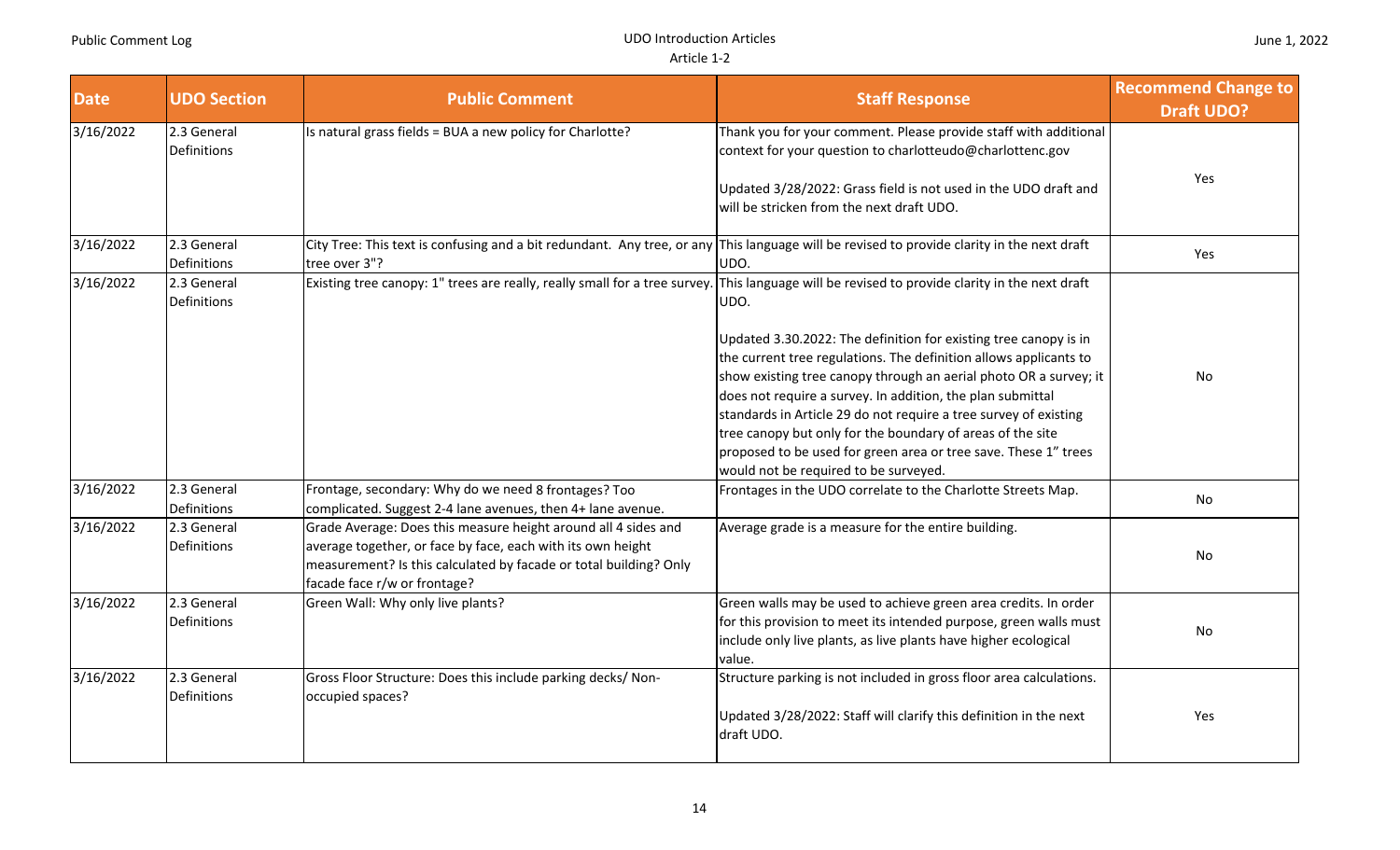T

| <b>Date</b> | <b>UDO Section</b>         | <b>Public Comment</b>                                                                                                                                                                                                                                                                            | <b>Staff Response</b>                                                                                                                                                                                                                                                                                                                                                                                                                                                                                                                                                                                                                                                                                                                                                                                                                                                                                                                                                                                            | <b>Recommend Change to</b><br><b>Draft UDO?</b> |
|-------------|----------------------------|--------------------------------------------------------------------------------------------------------------------------------------------------------------------------------------------------------------------------------------------------------------------------------------------------|------------------------------------------------------------------------------------------------------------------------------------------------------------------------------------------------------------------------------------------------------------------------------------------------------------------------------------------------------------------------------------------------------------------------------------------------------------------------------------------------------------------------------------------------------------------------------------------------------------------------------------------------------------------------------------------------------------------------------------------------------------------------------------------------------------------------------------------------------------------------------------------------------------------------------------------------------------------------------------------------------------------|-------------------------------------------------|
| 3/16/2022   | 2.3 General<br>Definitions | Groos Floor Area: This duplicates Floor Area. Suggest saying "see<br>Floor Area".                                                                                                                                                                                                                | Staff will revise the floor area and gross floor area definitions to<br>provide clarity in the next draft UDO.                                                                                                                                                                                                                                                                                                                                                                                                                                                                                                                                                                                                                                                                                                                                                                                                                                                                                                   | Yes                                             |
| 3/16/2022   | 2.3 General<br>Definitions | Groundcover: Shrubs too? Trees aren't usually considered<br>groundcover.                                                                                                                                                                                                                         | Staff will revisit this definition to provide clarity in the next draft<br>UDO.                                                                                                                                                                                                                                                                                                                                                                                                                                                                                                                                                                                                                                                                                                                                                                                                                                                                                                                                  | Yes                                             |
| 3/16/2022   | 2.3 General<br>Definitions | Heritage tree definition has completely changed                                                                                                                                                                                                                                                  | Updated 5/31/2022: The second draft UDO will propose two<br>major changes to the heritage tree regulation. Heritage tree<br>protection will be significantly relaxed to allow heritage tree<br>removal with specified mitigation.<br>1) Heritage tree removal during land development requires<br>applicants to demonstrate a conflict with development<br>allowances established in the UDO. In these instances, heritage<br>tree removal will be subject to mitigation replanting and a fee.<br>The UDO will include this regulation in the second draft.<br>2) Heritage tree removal in non-land development scenarios will<br>not be required to demonstrate a conflict but will be subject to a<br>mitigation fee and replanting. The fee for this type of removal will<br>be less than the fee for heritage tree removal during land<br>development. This standard will be included in a proposed text<br>amendment to the Charlotte Tree Ordinance in Chapter 21 of the<br><b>City Code of Ordinances</b> | Yes                                             |
| 3/16/2022   | 2.3 General<br>Definitions | Land disturbing activity: Why define uses?                                                                                                                                                                                                                                                       | Adjusting this term could cause unintended consequences, as this<br>is a long-standing, tested definition that is widely accepted across<br>multiple City departments.                                                                                                                                                                                                                                                                                                                                                                                                                                                                                                                                                                                                                                                                                                                                                                                                                                           | No                                              |
| 3/16/2022   | 2.3 General<br>Definitions | Open Space/Common: Clarification needed for these sub-categories,<br>open space common -- fenced in or internal areas to the building<br>(such as dog parks, courtyards - i.e. reiterate inaccessible to the<br>public). Public is public, private only refers to individual<br>patios/balconies | Staff believes the draft language is adequate to provide the<br>differentiation between the open space areas. There are also<br>additional open space standards in Article 16.                                                                                                                                                                                                                                                                                                                                                                                                                                                                                                                                                                                                                                                                                                                                                                                                                                   | No                                              |
| 3/16/2022   | 2.3 General<br>Definitions | Rapid Transit Cooridor: How is this defined by CRPTO? Adopted LPA?                                                                                                                                                                                                                               | CRTPO does not define transit corridors or rapid transit corridors.<br>This definition is carried forward from previously adopted TOD,<br>and is utilized by CATS.                                                                                                                                                                                                                                                                                                                                                                                                                                                                                                                                                                                                                                                                                                                                                                                                                                               | No                                              |